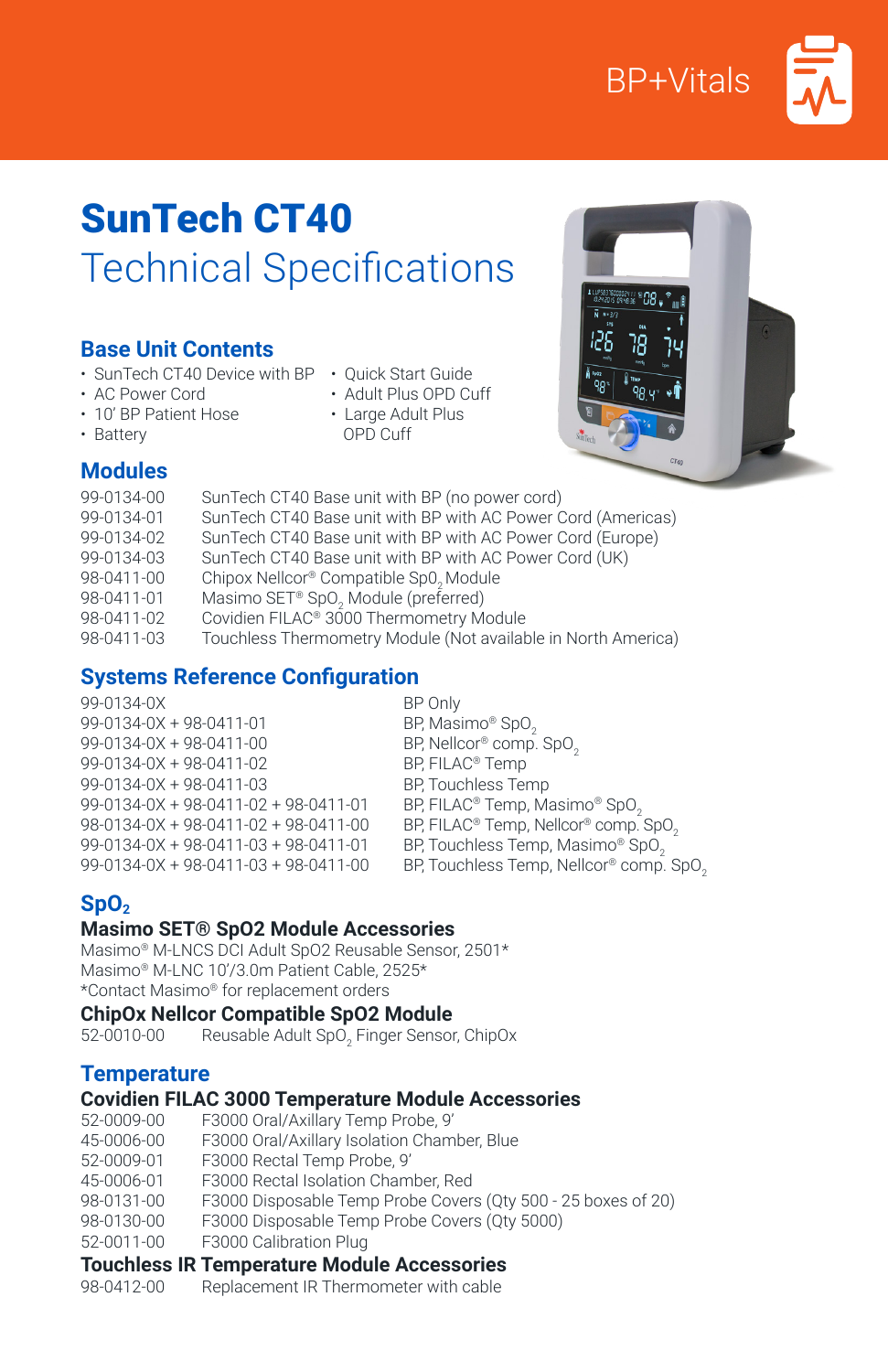# **Blood Pressure Cuffs**

## **Blood Pressure Cuffs (Each)**

| 98-0599-41 | OPD Child (12-19cm) BP Cuff, Bayonet            |
|------------|-------------------------------------------------|
| 98-0599-43 | OPD Small Adult (17-25cm) BP Cuff, Bayonet      |
| 98-0599-45 | OPD Adult (23-33cm) BP Cuff, Bayonet            |
| 98-0599-4A | OPD Adult Plus (28-40cm) BP Cuff, Bayonet       |
| 98-0599-47 | OPD Large Adult (31-40cm) BP Cuff, Bayonet      |
| 98-0599-4C | OPD Large Adult Plus (40-55cm) BP Cuff, Bayonet |

#### **Blood Pressure Cuffs (Box of 5)**

| OPD Child (12-19cm) BP Cuff, Bayonet            |
|-------------------------------------------------|
| OPD Small Adult (17-25cm) BP Cuff, Bayonet      |
| OPD Adult (23-33cm) BP Cuff, Bayonet            |
| OPD Adult Plus (28-40cm) BP Cuff, Bayonet       |
| OPD Large Adult (31-40cm) BP Cuff, Bayonet      |
| OPD Large Adult Plus (40-55cm) BP Cuff, Bayonet |
|                                                 |

## **Accessories**

| 46-0040-00 | Deluxe Mobile Stand                                     |
|------------|---------------------------------------------------------|
| 46-0040-01 | Mobile Stand Printer Mount                              |
| 98-0256-00 | SunTech CT40 Thermal Printer (w/USB, paper)             |
| 98-0257-00 | SunTech CT40 Barcode Scanner (w/USB) with Scanner Mount |
| 45-0005-00 | SunTech CT40/50 WiFi Dual Band USB Dongle               |
| 91-0028-16 | 10'/3.0m Patient BP Hose, Bayonet to Bayonet            |
| 91-0003-00 | AC Power Cord (Americas)                                |
| 91-0003-05 | AC Power Cord (Europe)                                  |
| 91-0003-06 | AC Power Cord (UK)                                      |
| 91-0100-02 | Mini-USB to USB Cable                                   |
| 71-0543-00 | <b>Thermal Printer Paper</b>                            |
| 98-0900-00 | SunTech CT40 Rechargeable Lithium Ion Battery           |

# **SpO2 Specifications Temperature Specifications**

| <b>Function</b>      | Masimo<br><b>M-LNCS DCI</b><br>Reusable<br>Sensor | Chip <sub>Ox</sub>           | Function         | Touchless IR<br>Thermometer                                      | Covidien<br>Electronic<br>Thermometer      |
|----------------------|---------------------------------------------------|------------------------------|------------------|------------------------------------------------------------------|--------------------------------------------|
| Saturation<br>Normal | 70-100% Arms<br>$+2%$                             | 70-100% Arms<br>± 2%         | Temp-<br>erature | <b>Body Temperature</b><br>$(36-39^{\circ}C) \pm 0.2^{\circ}C$   | <b>Ouick Mode</b><br>$(Oral): \pm 0.3$ °C  |
| (no motion)          |                                                   |                              | Accuracy         | <b>Body Temperature</b><br>(34.0-35.9, 39.1-42.5°C)<br>$+0.3$ °C | Std. Mode<br>(Aux/Rectal):<br>$± 0.1$ °C   |
| Saturation<br>Motion | 70-100% Arms<br>±3%                               | N/A                          |                  |                                                                  |                                            |
| Low<br>Perfusion     | $SpO, +/-2%$                                      | N/A                          |                  | <b>Wide Temperature</b><br>$(15-60^{\circ}C) \pm 2^{\circ}C$     | Direct Mode<br>$± 0.1$ °C                  |
| Pulse Heart<br>rate  | +3% BPM                                           | 20-300 BPM: ±3<br><b>BPM</b> | Response<br>Time | < 2 seconds                                                      | 4 sec (quick mode);<br>10-15 sec.          |
| Pulse Heart<br>rate  | +3% BPM                                           | 20-300 BPM: ±3<br><b>BPM</b> |                  |                                                                  | (Axillary/Rectal);<br>60 sec.(direct mode) |
| w/motion             |                                                   |                              | Resolution       | $0.1^{\circ}$ C                                                  | $0.1^{\circ}$ C                            |
|                      |                                                   |                              |                  |                                                                  |                                            |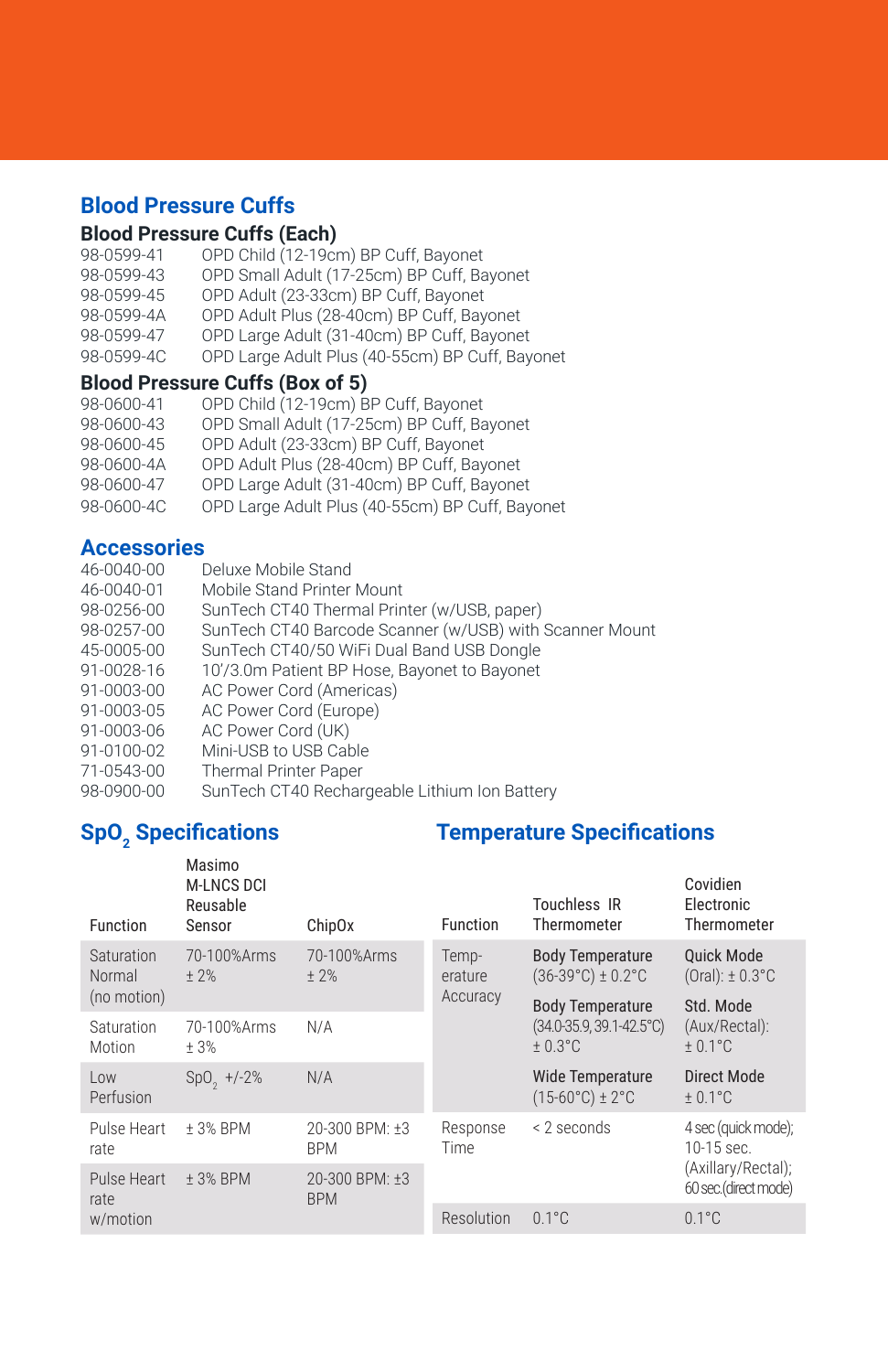

# **Blood Pressure Specifications**

| Accuracy (BP):                | Meets or exceeds ANSI/AAMI/ISO 81060-2:2013 standard for non-invasive<br>accuracy (±5mmHg mean error with 8mmHg standard deviation).                                                                                                                                                                                                                                                                                                                              |
|-------------------------------|-------------------------------------------------------------------------------------------------------------------------------------------------------------------------------------------------------------------------------------------------------------------------------------------------------------------------------------------------------------------------------------------------------------------------------------------------------------------|
| <b>General Specifications</b> |                                                                                                                                                                                                                                                                                                                                                                                                                                                                   |
| Conditions for Use:           | Operating: 10°C (50°F) to 40°C (104°F) 15 - 90% RH non-condensing -<br>70 kPa - 106 kPa. Operating the monitor in an environment at maximum<br>temperature can produce temperatures exceeding 41°C (41.6°C highest<br>recorded) on a patient-applied part. It is up to the operator to determine if<br>this temperature is too high based upon the condition of the patient and, if<br>so, to ensure the ambient temperature of the environment is 38°C or below. |
| Storage:                      | -20°C (-4°F) to 55°C (149°F) 15 - 90% RH non-condensing - 50 kPa - 106 kPa.<br>Performance can be affected if used or stored outside the specified<br>temperature, humidity, or altitude listed in the ranges above.                                                                                                                                                                                                                                              |
| Power:                        | Internal power supply. Input: 100-240 VAC @ 1.5A max, 50-60 Hz. Output<br>+9VDC @ 5A IEC 320 type input connector.                                                                                                                                                                                                                                                                                                                                                |
| Battery:                      | Type: 7.2v, 6600mAh Internal Lithium-Ion battery<br>Run Time (full charge): ~20 hrs* / 200 BP cycles<br>Charge Time: ~6 hrs @ 23deg Celsius +/- 2deg<br>*Unit with BP, Temp, SpO2, Wi-Fi, barcode scanner                                                                                                                                                                                                                                                         |
| Calibration:                  | The accuracy of cuff-pressure transducers/indicators should be verified<br>bi-annually.                                                                                                                                                                                                                                                                                                                                                                           |
| Safety Systems:               | Independent hardware over-pressure circuit and redundant software<br>overpressure algorithm to limit cuff pressure to less than 300 mmHg<br>(+20/-10mmHg). Independent hardware timing circuit and redundant<br>software timer algorithm to limit the duration of a blood pressure cycle to<br>less than 180 seconds                                                                                                                                              |
| Dimensions:                   | Size (without thermometer option):<br>8" H x 6.75" W x 5.2" D or 215mm H x 190mm W x 140mm D                                                                                                                                                                                                                                                                                                                                                                      |
| Standards:                    | ANSI/AAMI ES60601-1:2005/(R)2012 and A1:2012, C1:2009/(R)2012 and<br>A2:2010/(R)2012, EN 60601-1:2006/A1:2013, IEC 60601-1-2: 2007 EMC, IEC<br>80601-2-30: 2013, ISO 80601-2-61: 2011, ISO 15223-1:2012, ISO 10993-1,<br>2009, ISO 10993-5, 2009, EN ISO 10993-10, 2010, ISO 81060-2:2013, EN<br>50419: 2006, EN ISO 14971:2009, CSA C22.2 No. 60601-1, EN ISO 81060-1:<br>2012, IEC 60601-1-6: 2013                                                              |
| Classifications:              | Equipment Classification: Class IIa per MDD, Class I (Electrical Shock),<br>Continuous mode of operation, CE                                                                                                                                                                                                                                                                                                                                                      |
| Ingress of liquid:            | Ingress Protection: IPX1: This device is protected against harmful effects of<br>dripping water per IEC 60529.                                                                                                                                                                                                                                                                                                                                                    |

Range: Pressure: Diastolic: 20-200 mmHg (adult), 20-160 mmHg (pediatric). Systolic: 40-260 mmHg (adult), 40-230 mmHg (pediatric)

Heart Rate: 30-220 BPM (beats per minute)